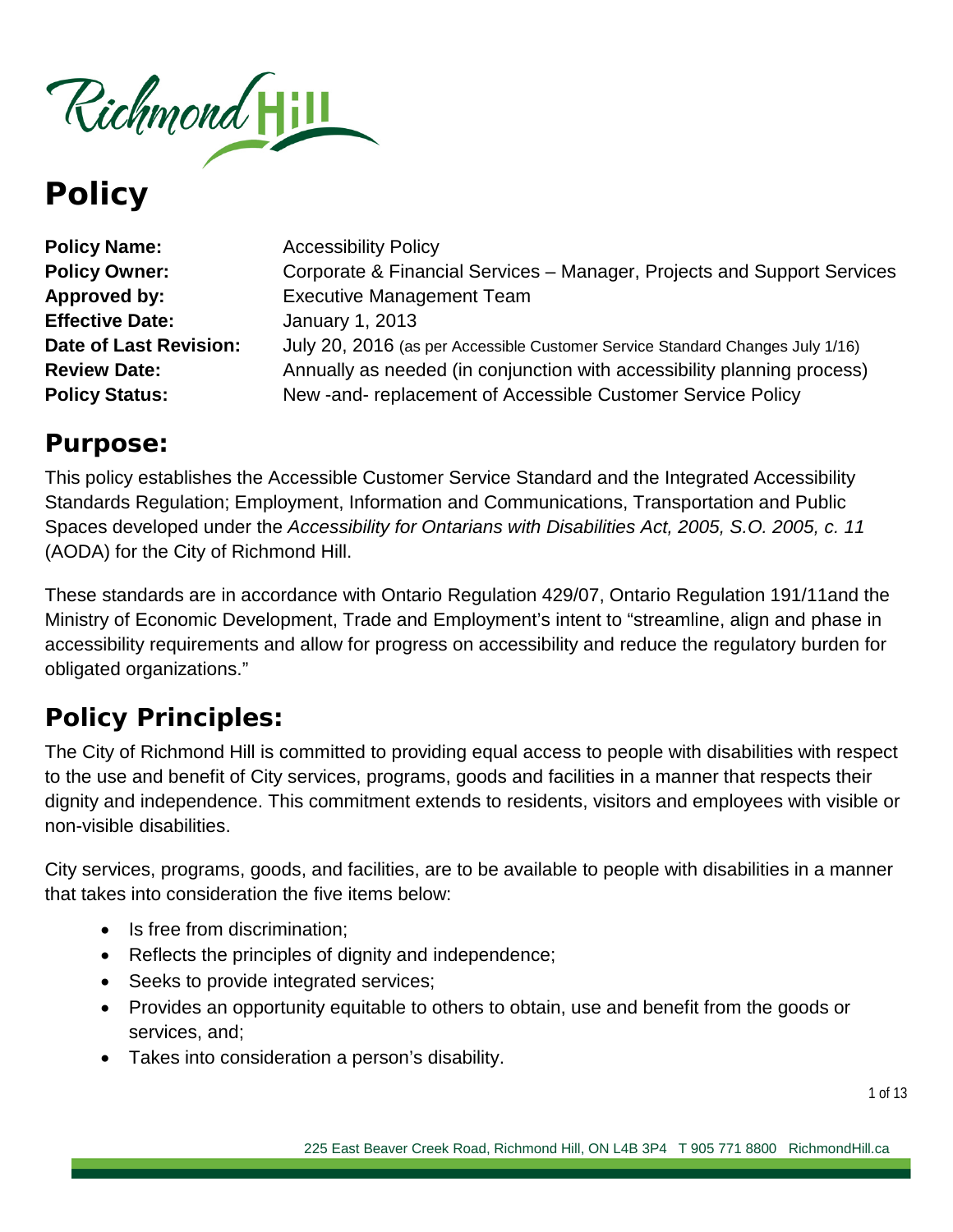# **Definitions:**

Below is a list of 21 definitions related to this policy:

#### **Accessible Formats**

Accessible formats may include, but are not limited to, large print, recorded audio and electronic formats, Braille and other formats usable by persons with disabilities.

#### **Accommodation**

Accommodation is the arrangement made or assistance provided so that persons with disabilities can participate in the experiences available to persons without disabilities.

#### **Assistive Devices**

Assistive Devices are defined as any piece of equipment or product that is use to increase, maintain or improve functional capabilities of persons with disabilities.

#### **Barrier**

Barrier shall mean anything that prevents a person with a disability from fully participating in all aspects of society because of a disability. Barriers may include physical, architectural and attitudinal barriers as well as any information.

# **Communication Supports**

Communication Supports may include, but are not limited to, captioning, alternative and augmentative communication supports, plain language, sign language and other supports that facilitate effective communications. Accommodations may vary depending on the persons unique needs.

# **Communications**

Communications means the interaction between two or more persons or entities, or any combination of them, where information in provided, sent or received.

# **Conversion Ready**

Conversion ready means an electronic or digital format that facilitates conversion into an accessible format.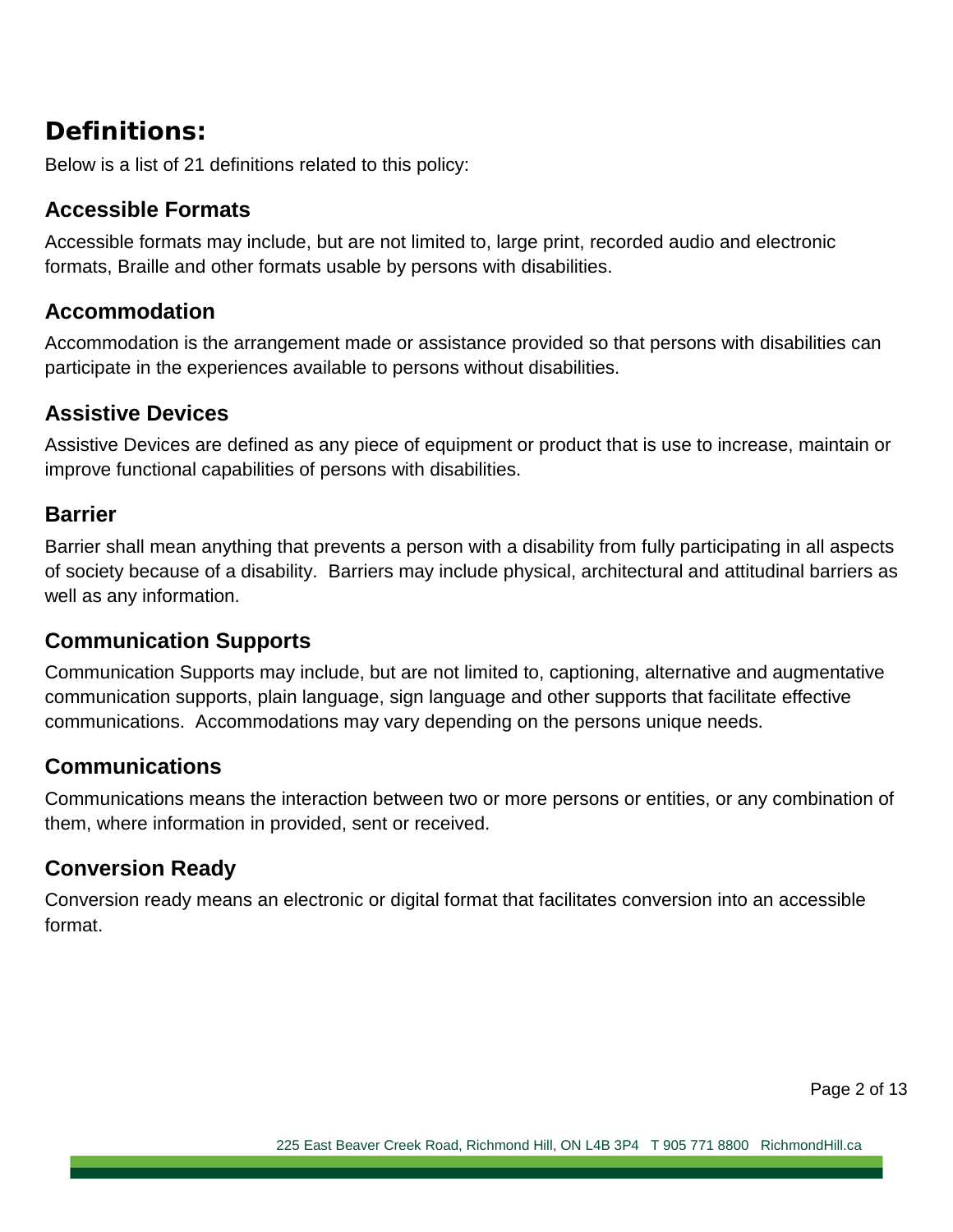# **Disability**

Disability is defined, per Section 2 of the *Accessibility for Ontarians with Disabilities Act, 2005, S.O. 2005, c. 11* and the *Human Rights Code, R.S.O. 1990, c. H.19*, as per five bullets below:

- a) "any degree of physical disability, infirmity, malformation or disfigurement that is caused by bodily injury, birth defect or illness and, without limiting the generality of the foregoing, includes diabetes mellitus, epilepsy, a brain injury, any degree of paralysis, amputation, lack of physical coordination, blindness or visual impediment, deafness or hearing impediment, muteness or speech impediment, or physical reliance on a guide dog or other animal or [in] a wheelchair or other remedial appliance or device,
- b) a condition of mental impairment or a developmental disability,
- c) a learning disability, or a dysfunction in one or more of the processes involved in understanding or using symbols or spoken language,
- d) a mental disorder, or
- e) an injury or disability for which benefits were claimed or received under the insurance plan established under the *Workplace Safety and Insurance Act, 1997*."

# **IAP**

IAP means an Individual Accommodation Plan

### **Information**

Information is data, facts and knowledge that exists in any format including text, audio, digital or images that convey meaning.

# **Internet Website**

Internet Website means a collection of related web pages, images, videos or other digital assets that are addressed relative to a common Uniform Resource Identifier (URI) and is accessible to the public.

# **Kiosk**

Kiosk is an interactive electronic terminal, including a point-of-sale device, intended for public use that allows users to access one or more services or products or both.

# **Maintenance of Public Spaces**

Maintenance of public spaces means activities that are intended to keep existing public spaces in good working order or restore the spaces or elements to their original condition examples of which include painting or minor repairs.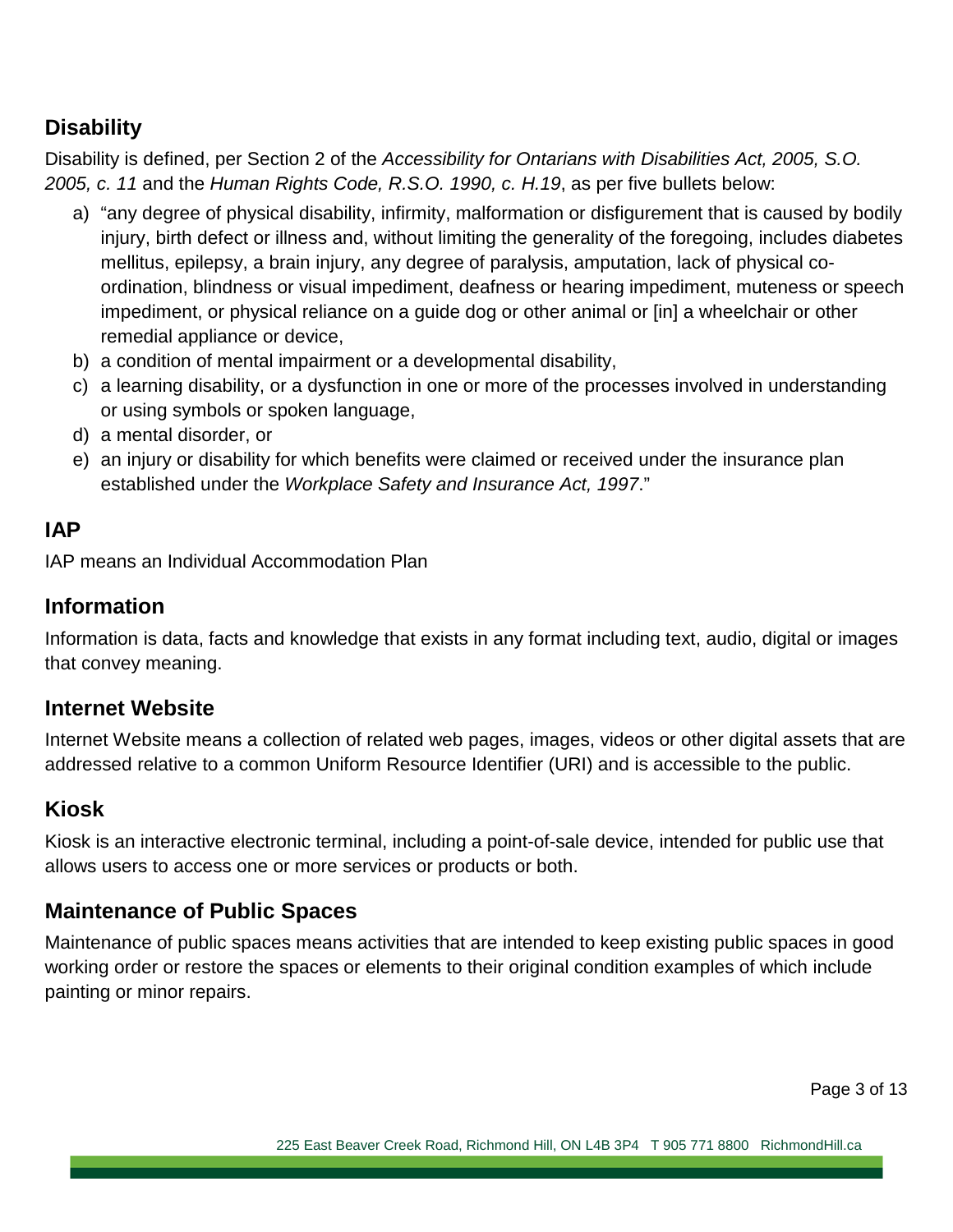# **New Internet Website**

New Internet Website means either a website with a new domain name or a website with an existing domain undergoing a significant refresh.

# **Redeployment**

Redeployment means the reassignment of employees to other departments or jobs within the organizations as an alternative to layoff, when a particular job or department has been eliminated.

#### **Service Animals**

Service animals are defined, per Section 4(9) of the Accessibility Standards for Customer Service, O. Reg. 429/07, as "an animal is a service animal for a person with a disability:

- a) if it is readily apparent that the animal is used by the person for reasons relating to his or her disability; or
- b) if the person provides documentation from a physician or nurse confirming that the person requires the animal for reasons relating to the disability."

#### **Service Disruptions**

A Service Disruption is defined as planned or unplanned unavailability of facilities or services operated by the City of Richmond Hill such as elevators or websites.

#### **Support Person**

A Support Person is defined, per Section 4(8) Accessibility Standards for Customer Service, O. Reg. 429/07, as "a support person means, in relation to a person with a disability, another person who accompanies him or her in order to help with communication, mobility, personal care or medical needs or with access to goods or services."

# **City**

City means the Corporation of the City of Richmond Hill.

#### **Unconvertible**

Unconvertible means information or communications are unconvertible if it is not technically feasible to convert the information or communications or, the technology to convert the information or communications is not readily available.

#### **Web Content Accessibility Guidelines**

Web Content Accessibility Guidelines means the world wide web consortium recommendations dated 2008, entitled "Web Content Accessibility Guidelines" (WCAG) 2.0.

Page 4 of 13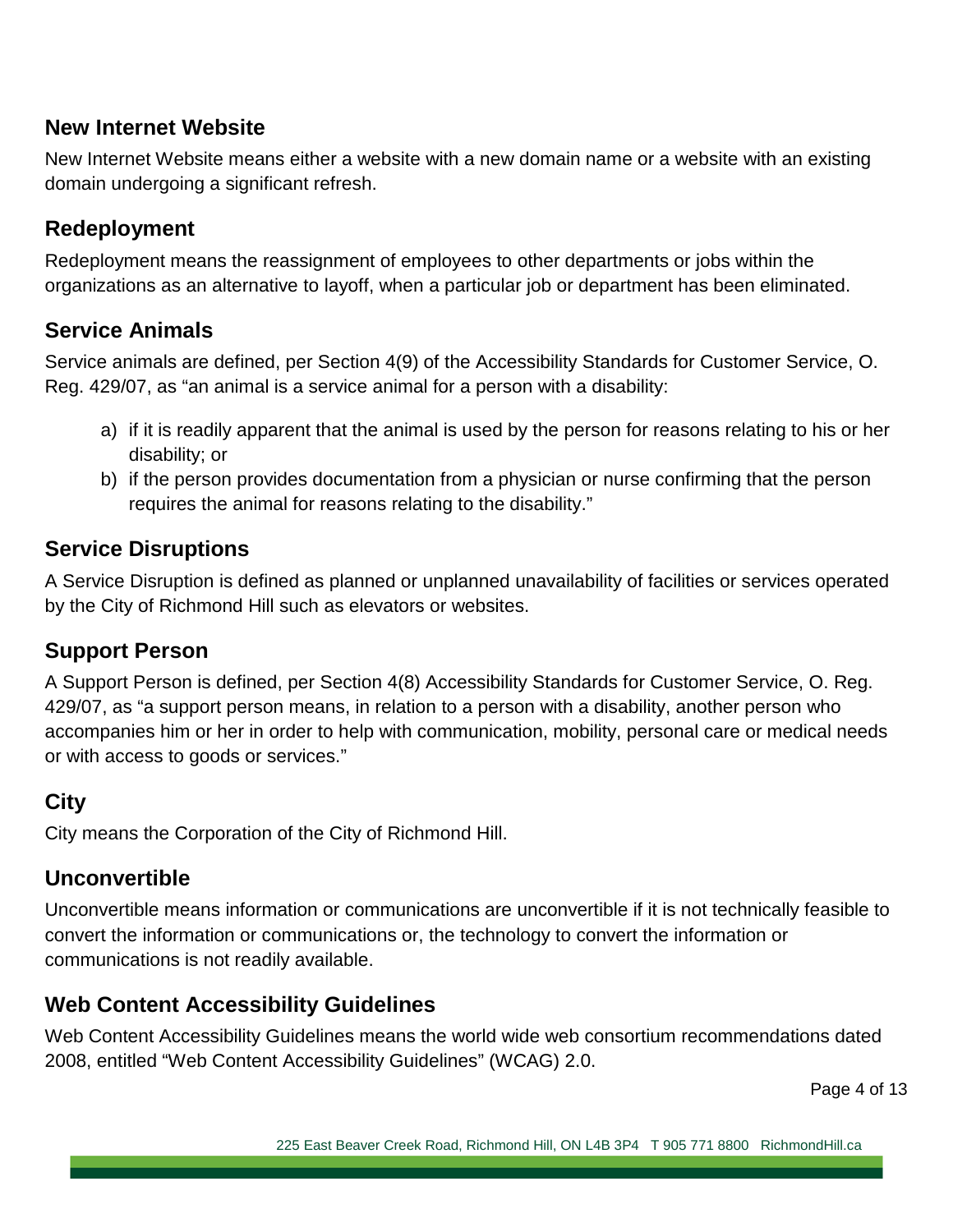# **Scope**

This Policy applies to all City employees, volunteers, and to any individual or organization that provides goods, services or facilities to the public or other third parties on behalf of the City, in accordance with the legislation.

# **Policy**

# **General Standards**

The City of Richmond Hill is a designated public sector organization under the Accessibility for Ontarians with Disabilities Act, 2005 (AODA) and is committed to meeting the accessibility needs of people with disabilities.

#### **Accessibility Advisory Committee (AAC)**

The City of Richmond Hill has established an advisory committee that includes members with disabilities. The committee serves to advise Council about the requirements and implementation of AODA accessibility standards, preparation of accessibility reports, including access for persons with disabilities to a building or premises, and other matters for which Council may seek advice.

#### **Establishment of Accessibility Plans and Policies**

The City shall produce a multi-year Accessibility Plan which outlines a phased in strategy to prevent and remove barriers and addresses the current and future requirements of the AODA. The plan will be posted on the City's website and shall be made available in an accessible format and with communication supports, upon request. Progress on the plan will be provided annually in an update report to Council. The Accessibility Plan shall be reviewed and updated at least once every five (5) years.

The City of Richmond Hill maintains policies governing how the City shall meet its requirements under the AODA, and the City shall make the documents publicly available and shall provide in an accessible format, upon request.

#### **Procurement of Goods, Services, Facilities and Kiosks**

When procuring goods, services, self-service kiosks or facilities, the City shall incorporate accessibility criteria and features, unless it is not feasible (practicable). If not practicable, the City shall provide an explanation, upon request.

# **Training**

All City employees, volunteers and third parties providing goods and services on the City's behalf shall be required to undergo training on the requirements of the AODA accessibility standards

Page 5 of 13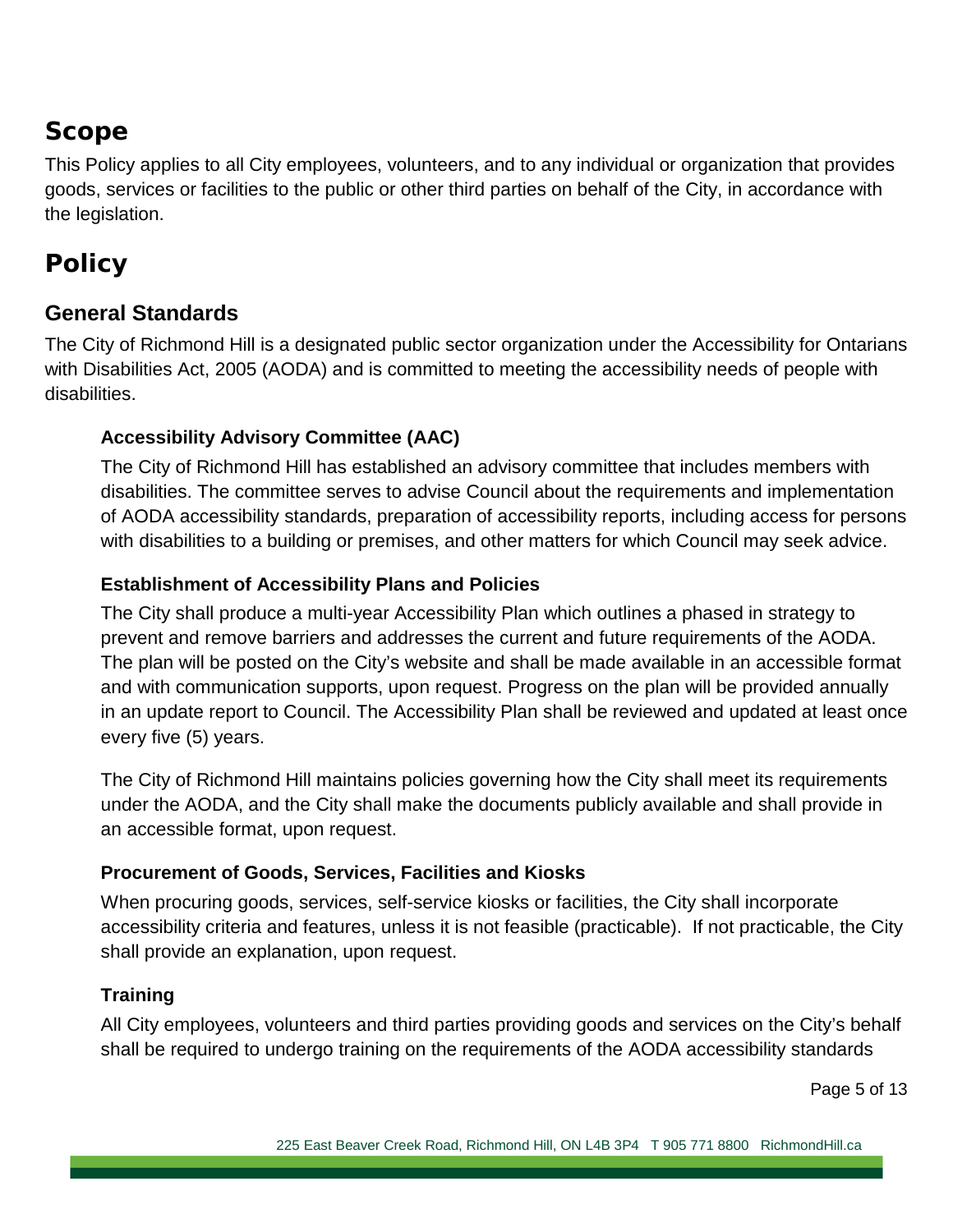and on the Human Rights Code as it pertains to persons with disabilities. The training provided shall be appropriate to the duties of the employee, volunteer or third party. Training shall take place as soon as is practicable and upon completion, the City shall keep a record of the training provided including the dates on which accessibility training took place and the number of individuals to whom it was provided.

#### **Customer Service Standard**

The City of Richmond Hill is committed to providing exceptional and accessible service to its customers. Goods and services will be provided in a manner that reflect the principles of independence, integration, dignity and equal opportunity.

#### **Assistive Devices**

A customer with a disability is permitted to use their own assistive device for the purpose of obtaining, using and benefiting from the City's goods and services. Exceptions may occur in situations where the City has determined that the assistive device may pose a risk to the health and safety of a customer with a disability or the health and safety of others.

In these situations and others, the City may offer a customer with a disability other measures to assist him or her in obtaining, using and benefiting from the City's goods and services, where the City has such other measures available.

It is the responsibility of the customer with a disability to ensure that his or her assistive device is operated in a safe and controlled manner at all times.

If the City provides any assistive devices, we will ensure a staff person knows how to operate that assistive device.

#### **Service Animals**

Where the City provides goods and services, customers with a disability may enter premises owned and/or operated by the City, accompanied by a service animal and may keep the service animal with them if the public has access to such premises and the service animal is not otherwise excluded by law, such as food preparation areas as prohibited by Food Premises, R.R.O. 1990, Reg. 562 under the *Health Protection and Promotion Act, R.S.O. 1990, c. H.7*. If a service animal is excluded by law, the City will use reasonable efforts to ensure that alternate means are available to enable the customer with a disability to obtain, use or benefit from the City's goods and services.

If it is not readily apparent that the animal is a service animal, the City may ask the customer with a disability for a letter from a physician or nurse confirming that the customer requires the service animal for reasons relating to his or her disability.

Page 6 of 13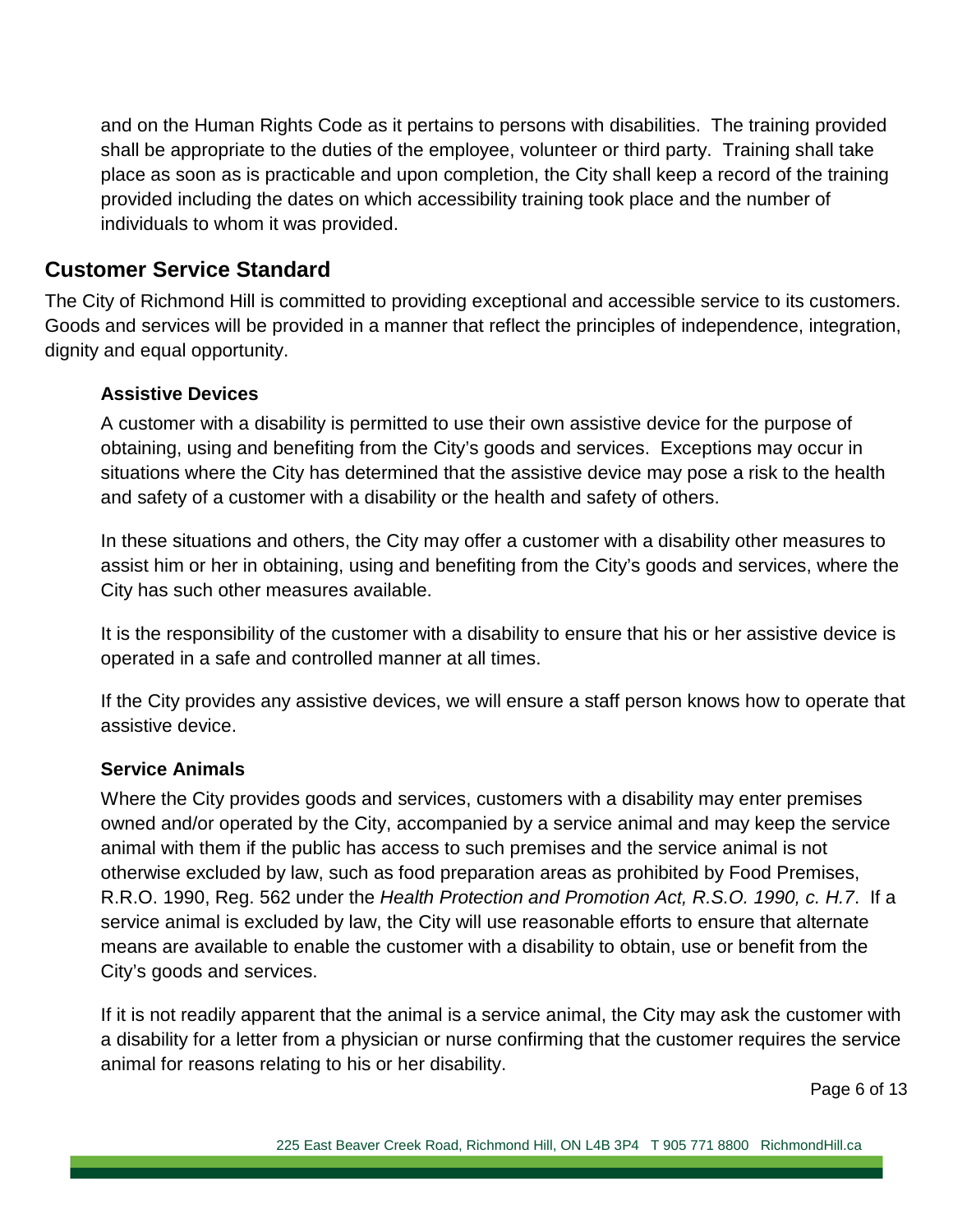The service animal must be under the care and control of the individual at all times.

#### **Support Persons**

The City, where it provides goods and services, will ensure that a customer with a disability may enter premises owned and/or operated by the City with a support person and have access to their support person while on City premises.

At times, the City may require that a customer with a disability be accompanied by a support person while on City premises. This will be required where it is deemed necessary to protect the health and safety of the customer with a disability or the health and safety of others on the premises

In situations where the confidential information of a customer with a disability is to be discussed, the City may require a statement of permission and/or consent from the customer with a disability allowing their support person to be present. The City may require the support person to sign an agreement where confidential City matters are being addressed.

Where a fee is charged for admission to an event, service or in connection with the customer's presence on City premises, the City will provide advanced notice of the amount, if any, charged to the support person.

#### **Notice of Service Disruption**

The City is aware that the operation of certain services and facilities is important to customers with disabilities. However, temporary disruptions in services and facilities may occur due to reasons that may or may not be within the City's control or knowledge.

The City will make reasonable effort to provide notice of the disruption to the public, including the following three bullets below:

- reason for the disruption;
- anticipated duration;
- description of alternative facilities or services, if any, that may be available.

The City will make reasonable effort to provide prior notice of planned disruptions, recognizing that in some circumstances such as in the situation of an unplanned temporary disruption, advance notice will not be possible. In such cases, the City will provide notice as soon as possible.

When temporary disruptions occur to the City's services and/or facilities used by customers with disabilities, the City will provide notice by posting the information in visible places, or on the City's

Page 7 of 13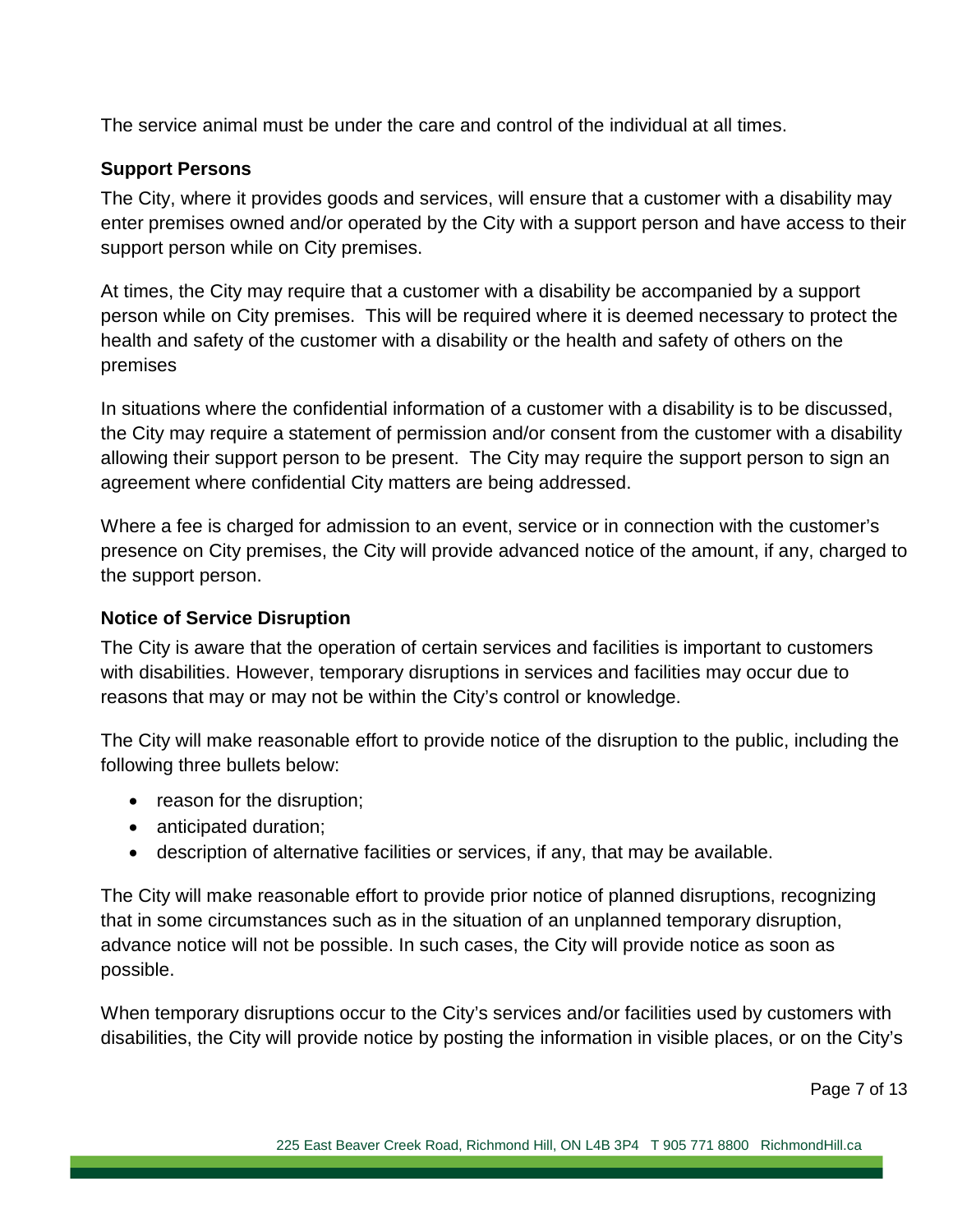website (RichmondHill.ca), or by any other method that may be reasonable under the circumstances, as soon as possible.

#### **Information and Communication Standards**

The City will create, provide and receive information and communication in ways that are accessible to persons with disabilities.

If the City determines that it is not technically feasible to convert the information or communications, or the technology to convert the information or communication is not readily available, we will be obligated to provide the person that requires the information, with an explanation as to why the information or communication are unconvertible and a summary of the unconvertible information or communication.

#### **Accessible Formats and Communication Supports**

Except as otherwise provided by the AODA, the City of Richmond Hill shall, upon request provide or make arrangements to provide accessible formats and communication supports for persons with disabilities and consider the following four bullets:

- in a timely manner;
- taking into account the person's accessibility needs;
- at a cost that is no more than the regular cost charged to other persons;
- consult with the person making the request and determine suitability of an accessible format or communication support.

This does not apply to products and product labels, unconvertible information or communications and information that the City does not control directly or indirectly through a contractual relationship. If it is determined that information or communications are unconvertible, the department shall provide the person requesting the information or communication with:

- (a) an explanation as to why the information or communications are unconvertible; and,
- (b) a summary of the unconvertible information or communications.

The City shall provide the public notice of the availability of alternative formats through its website.

#### **Accessible Websites and Web Content**

Internet websites and web content controlled directly by the City of Richmond Hill, or through a contractual relationship that allows for modification of the product, shall be made accessible in accordance with the requirements of the World Wide Web Consortium Guidelines, Web Content Accessibility Guidelines (WCAG) 2.0, Level A initially and increasing to a Level AA by 2021. All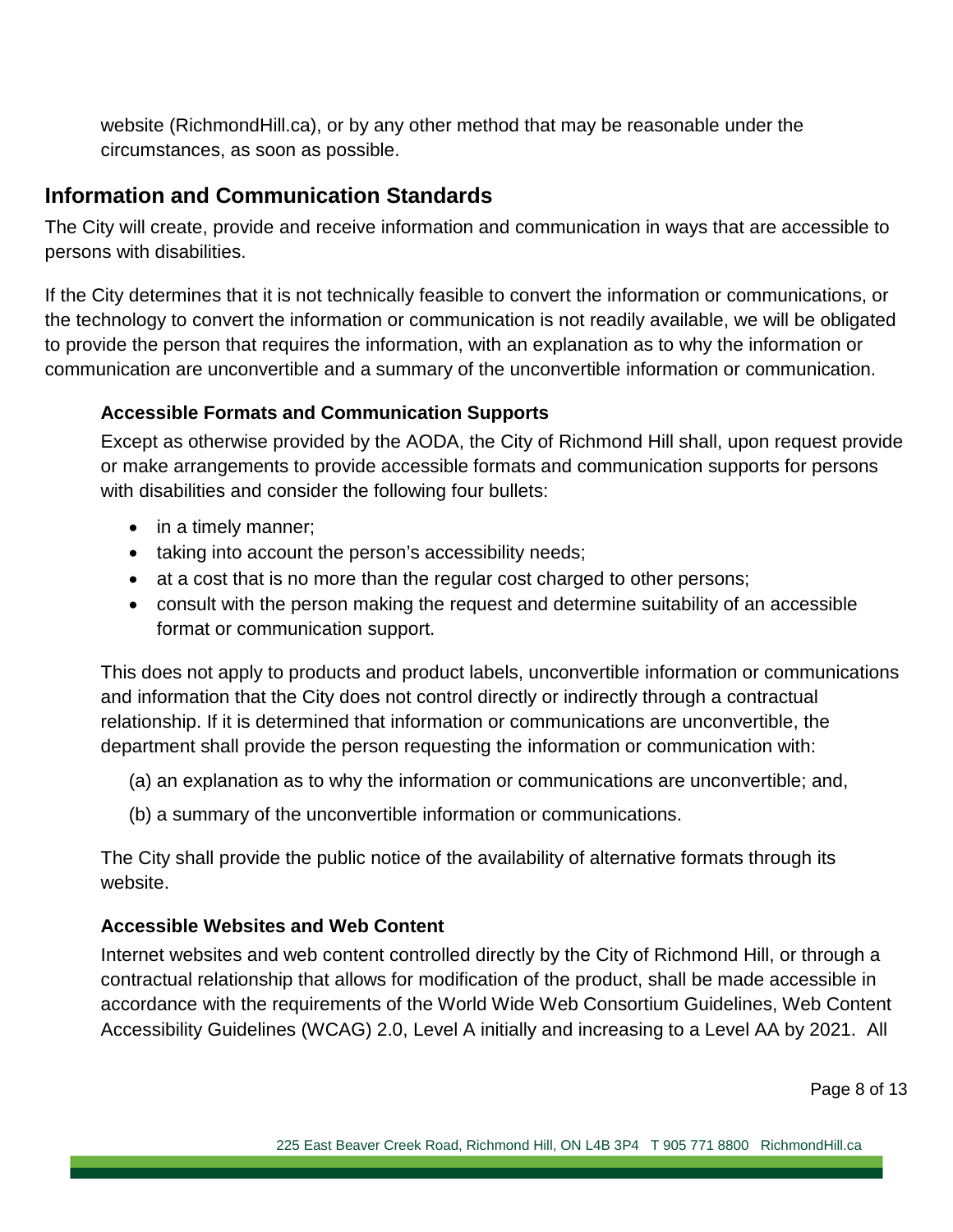information backdated to 2012 will be accessible. If the City develops a new website, then all content will be accessible from the beginning.

#### **Emergency Procedures, Plans and Information**

The City shall provide all existing public emergency procedures, plans and public safety information, upon request in an accessible format or with appropriate communication supports in a timely manner, as soon as practicable, upon request.

#### **Feedback**

The City of Richmond Hill is committed to providing high quality goods and services to all members of the public it serves. Feedback from the public is welcomed as it may identify areas that require change and encourage continuous service improvements.

Feedback on how services are delivered to people with disabilities shall be accepted, forwarded to the appropriate personnel, responded to, documented and tracked. Feedback shall be collected by telephone, in writing, by e-mail and in person at any of the City's service locations including at Access Richmond Hill located at 225 East Beaver Creek Road. The feedback process shall be accepted in accessible formats and with other communication supports as required.

Information about the feedback process will be available to the public and notice of the process will be posted on the City's website (RichmondHill.ca/Accessibility). Further information can be found in the City of Richmond Hill Customer Feedback Card Policy.

# **Employment Standards**

The Employment Standard builds upon the existing requirements under the Ontario Human Rights Code in relation to how we provide accessibility throughout the entire employment cycle; recruitment, assessment and retention. It applies in respect to new employees, current employees and does not apply to volunteers and other non-paid individuals.

#### **Recruitment**

The City of Richmond Hill shall post information about the availability of accommodations for applicants with disabilities during the recruitment process. The City shall consult with any applicant who requests an accommodation in a manner that takes into account the applicant's disability.

#### **Assessment**

Job applicants who are individually selected for an interview and/or testing shall be notified that accommodations for material to be used in the process are available, upon request.

Page 9 of 13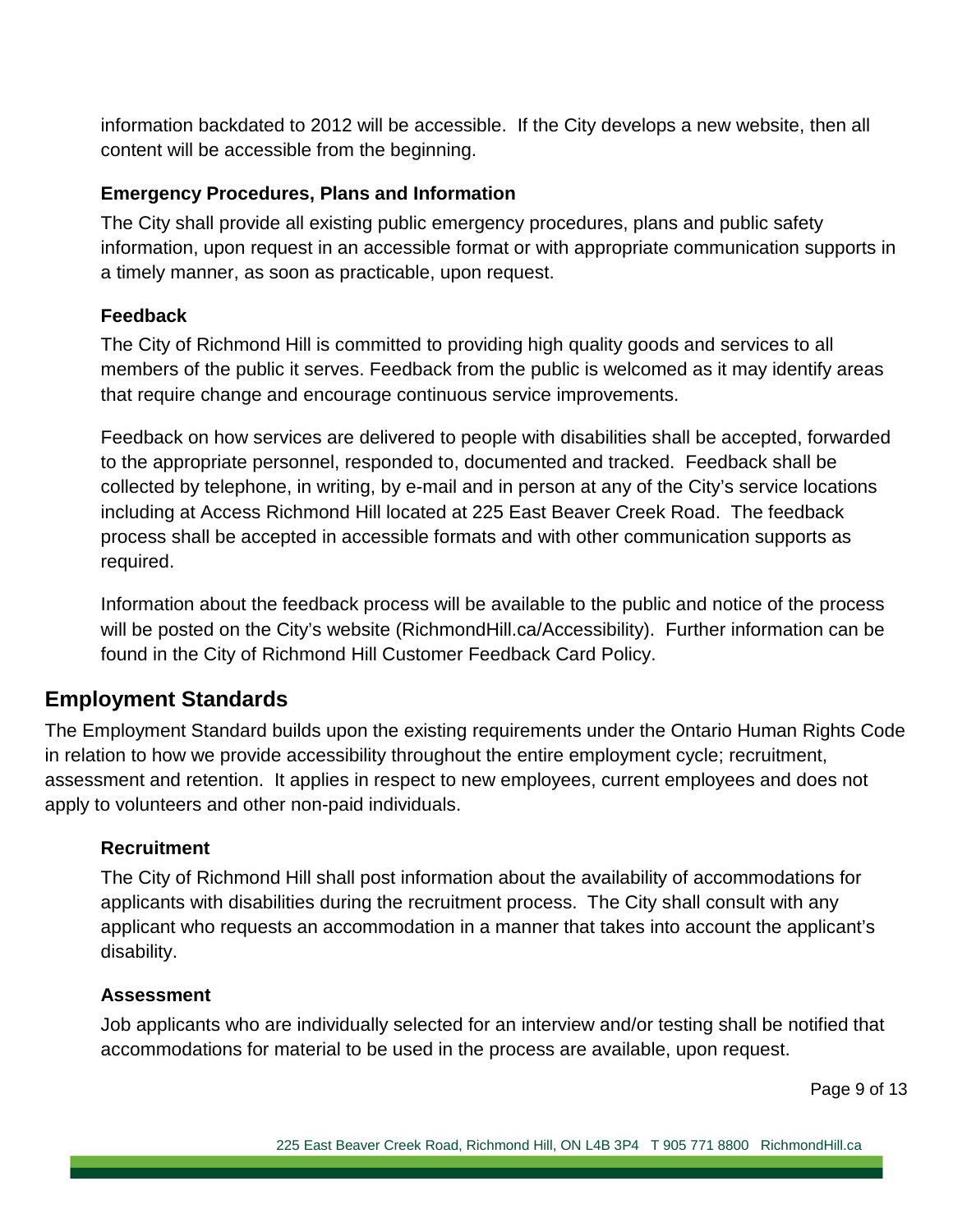#### **Retention**

Successful applicants shall be notified about the City's policies for accommodating employees with disabilities as part of their offer of employment.

#### **Employee Supports**

The City will inform employees of the policies used to support employees with disabilities, including policies on the provision of job accommodations that take into account an employee's accessibility needs due to disability. The City will provide this information to new employees as soon as practicable after they begin their employment and provide updated information to all employees whenever there is a change to existing policies on the provision of job accommodations that take into account an employee's accessibility needs due to disability.

#### **Accessible Formats and Communication Supports for Employee**

Upon an employee's request, the City shall consult with the employee to provide or arrange for the provision of accessible formats and communication supports for:

- a) information that is needed in order to perform the employee's job; and
- b) information that is generally available to employees in the workplace.

The City will consult with the employee making the request in determining the suitability of an accessible format or communication support.

#### **Documented Individual Accommodation Plans**

If an employee disclosed they have a disability and requests accommodation, a documented Individual Accommodation Plan shall be processed for employees with disabilities with participation from both the employee and employer (see the Employment Accommodation Procedure.) The following twelve points for the development of an IAP will be considered:

- The employee's participation in the development of the IAP;
- Assessment on an individual basis:
- Identification of accommodations to be provided;
- Timelines for the provision of accommodations;
- The City of Richmond Hill may request an evaluation by outside medical or other expert, at our expense, to assist with determining accommodation and how to achieve accommodation;
- Employee may request the participation of a representative from their bargaining agent, where represented, or otherwise a representative from the workplace where employee is not represented by a bargaining agent;
- Steps taken to protect the privacy of the employee's personal information;
- Frequency with which the IAP will be reviewed and updated and the manner in which it will be done;

Page 10 of 13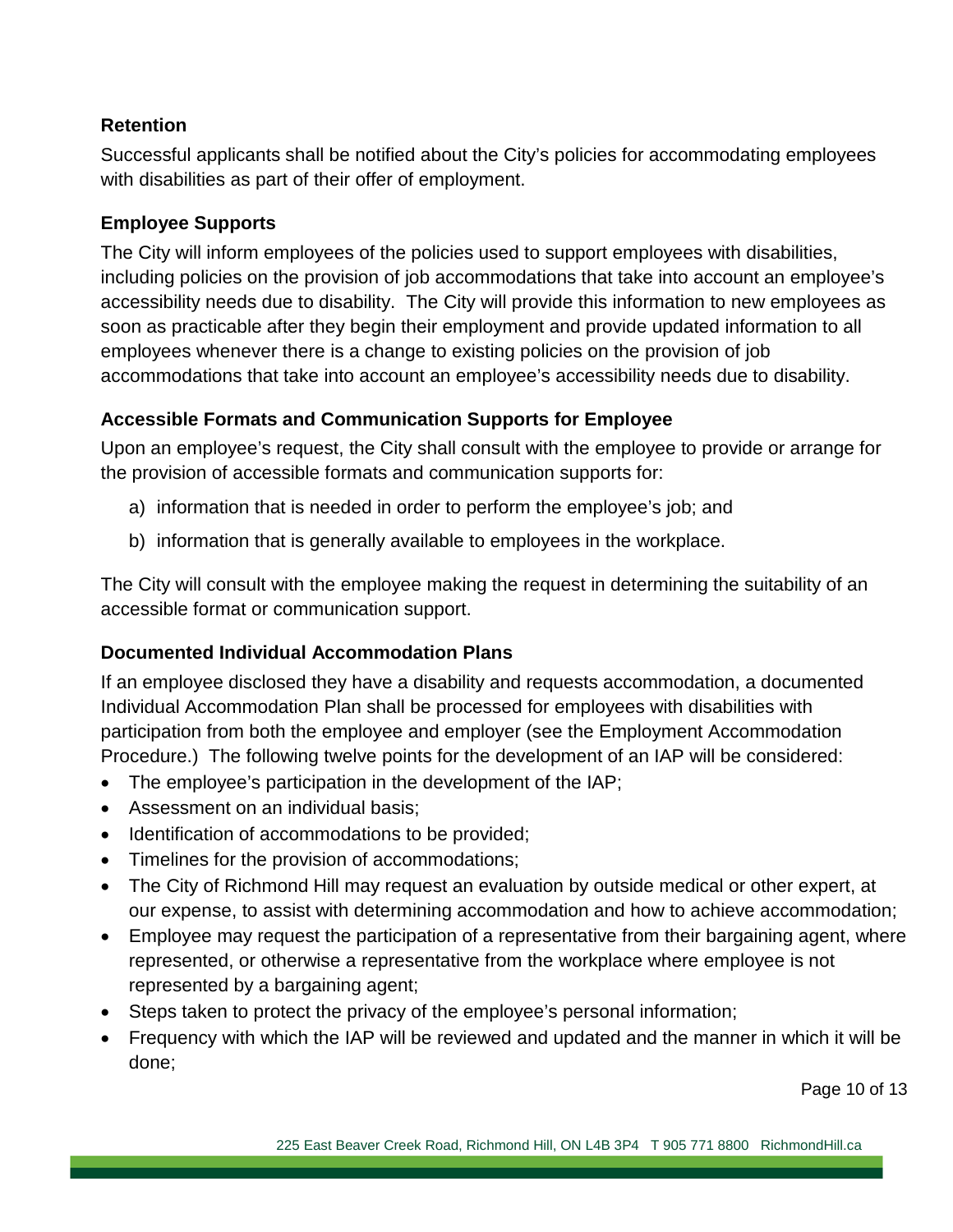- If denied, the reasons for denial are to be provided to the employee;
- A format that takes into account the employee's disability needs;
- If requested, any information regarding accessible formats and communication supports provided;
- Identification of any other accommodation that is to be provided.

#### **Return to Work Process**

The City shall have in place a documented return to work process for employees who have been absent from work due to disability and require disability-related accommodations. This return to work process shall outline the steps that the City shall take to facilitate the return to work and include an IAP.

#### **Performance Management, Career Development and Advancement and Redeployment**

The City shall take into account the accessibility needs of its employees with disabilities as well as any individual accommodation plans when providing for three points below:

- Performance management processes;
- Career development and advancement ;
- Redeployment procedures.

#### **Workplace Emergency Response Information**

If an employee's disability is such that workplace emergency response information is necessary and the City is aware of the need for accommodation, this information shall be provided to employees. In addition, this information shall be provided, with the employee's consent, to the person designated to provide assistance. The information shall undergo review when the employee moves to a different location, when the employee's overall accommodation needs or plans are reviewed and when the City reviews its general emergency response plan.

#### **Transportation Standards**

The transportation standard will make it easier for people to travel in Ontario, including people with disabilities, older Ontarians, and families travelling with children and strollers. The Transportation Standard does not apply to us an organization, but we will endeavor to inform staff of the upcoming changes and its significant impact and benefits to the community for people with disabilities accessing transportation.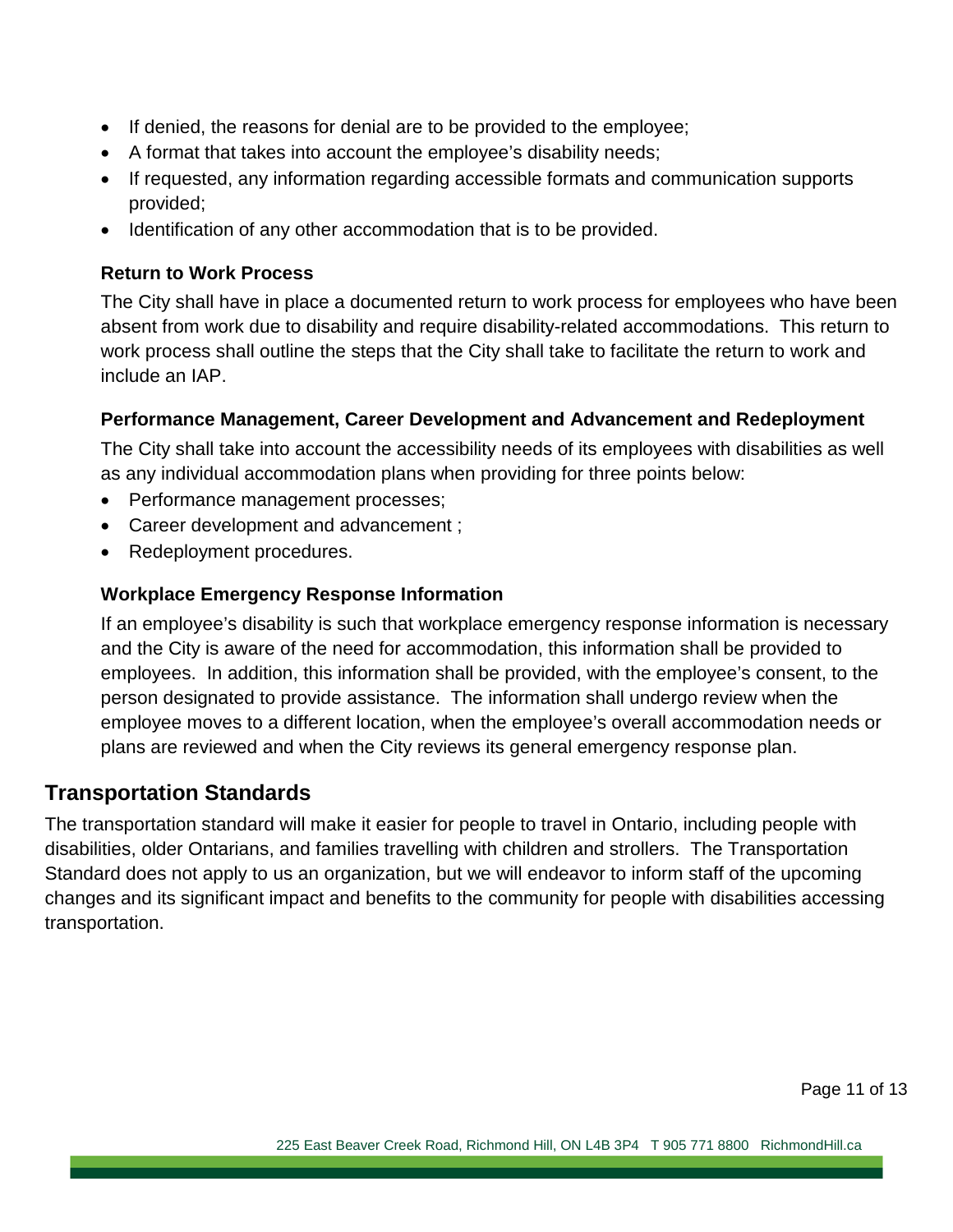#### **Taxicabs**

Owners and operators of taxicabs licensed by the City of Richmond Hill are prohibited from charging additional fares or fees to persons with disabilities than for persons without disabilities and for the storage of mobility aids or mobility assistive devices. The City requires that taxicabs licensed by the City make available vehicle registration and identification information in an accessible format.

The City shall consult with its municipal accessibility advisory committee, the public and persons with disabilities to determine the proportion of on-demand accessible taxicabs required in the community.

# **Public Spaces Standard**

The City of Richmond Hill shall incorporate accessibility into public spaces that are newly constructed or redeveloped on and after January 1, 2016. We will ensure that we follow the existing requirements stated under the Design of Public Spaces Standards (Accessibility Standards for the Built Environment) in the following six areas:

- recreational trails and beach access routes:
- outdoor public use eating areas;
- outdoor play spaces;
- exterior paths of travel;
- accessible parking; and
- service related elements.

When developing recreational trails we shall consult with the public and persons with disabilities. We shall also provide maintenance and restoration of public spaces by ensuring our multi-year accessibility plan includes procedures for preventative and emergency maintenance of accessible elements in public spaces and procedures for dealing with temporary disruptions when accessible elements required under this section are not in working order. Accessibility reports shall be provided every two year.

# **Related Documents:**

Below are related accessibility documents:

# **Federal Law and Covenants**

Canadian Human Rights Act (1997)

Canadian Charter of Rights and Freedoms (1982)

Canadian Employment Equity Act (1995)

UN Convention on the Rights of Persons with Disabilities (ratified in 2010)